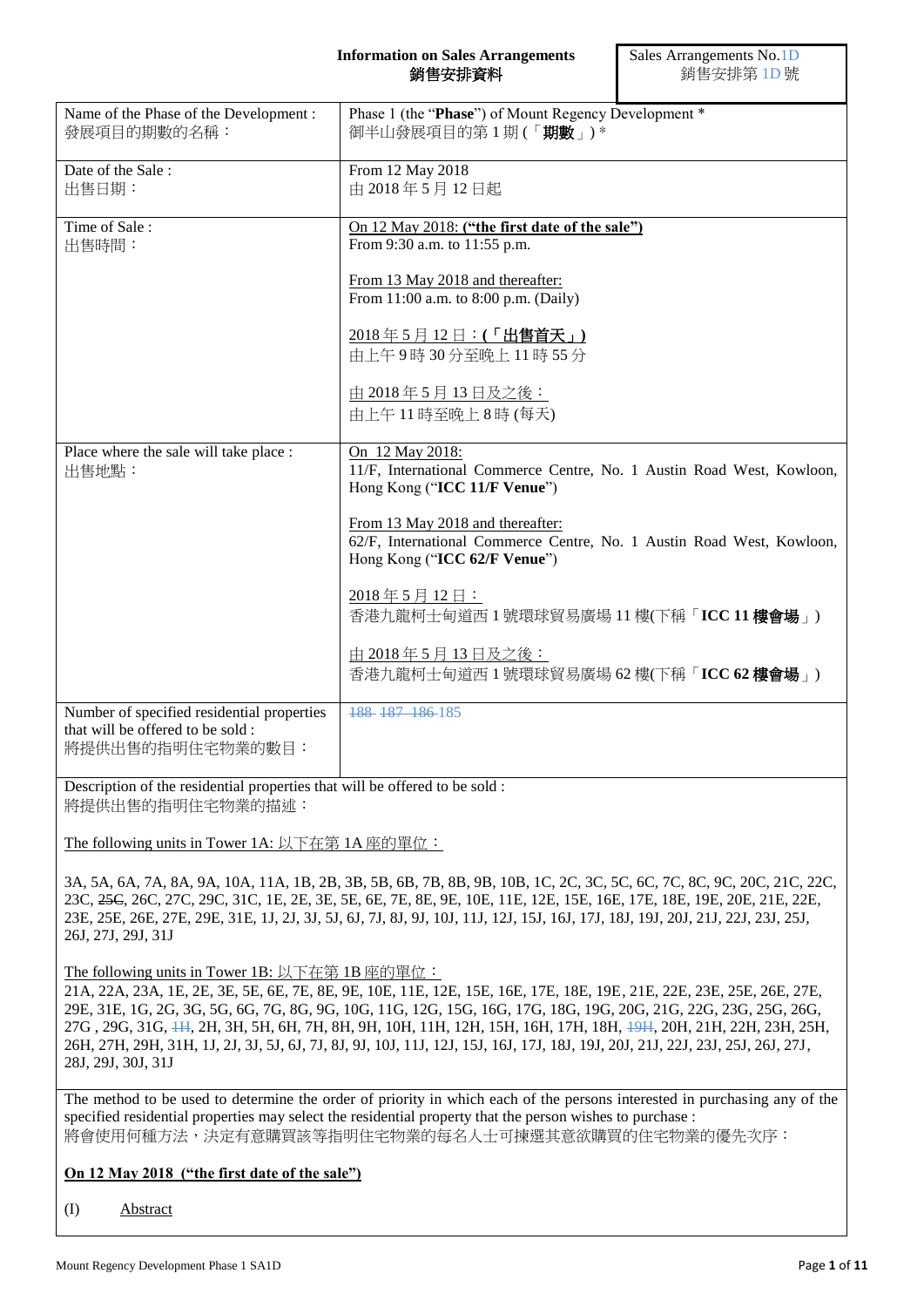The sale of the specified residential properties will be divided into 2 sessions, and shall be proceeded in the following order, namely, Session A followed by Session B:-

| <b>Session</b>   | Rules<br>selecting<br>for<br>residential<br>specified<br>properties                                                                                                                    | Specified residential properties<br>that will be offered to be sold in<br>the Session                                                                                                                                                                                                                        | <b>Additional Rules</b>                                                                                                                                                                                                                                                                                                                                                                                                                                                                                                                                                                                                                                                                                                                                       |
|------------------|----------------------------------------------------------------------------------------------------------------------------------------------------------------------------------------|--------------------------------------------------------------------------------------------------------------------------------------------------------------------------------------------------------------------------------------------------------------------------------------------------------------|---------------------------------------------------------------------------------------------------------------------------------------------------------------------------------------------------------------------------------------------------------------------------------------------------------------------------------------------------------------------------------------------------------------------------------------------------------------------------------------------------------------------------------------------------------------------------------------------------------------------------------------------------------------------------------------------------------------------------------------------------------------|
| <b>Session A</b> | Must purchase at least<br>two $(2)$ but not more than<br>three<br>(3)<br>specified<br>residential<br>properties,<br>subject to the additional<br>rules set out in the right<br>column. | All specified residential properties<br>set out in this Sales Arrangements;<br>including the following units:-<br>Flats in Tower 1A:<br>20E, 21E, 22E, 23E, 25E, 26E,<br>27E, 29E, 31E, 20J, 21J, 22J, 23J,<br>25J, 26J, 27J, 29J, 31J<br>(the above flats in Tower 1A are<br>referred as "Session A Units") | Must purchase at least:-<br>1.<br>(a) one (1) Session A Unit; $\triangle$ ND<br>(b) one (1) but <u>not more than</u> two $(2)$<br>specified<br>residential<br>other<br>properties set out in this Sales<br>Arrangements<br>(i.e.<br>specified<br>residential property that is not a<br>Session A Unit), provided that<br>specified<br>such<br>residential<br>property is not a Flat B from<br>Tower 1A (i.e. 1B, 2B, 3B, 5B,<br>6B, 7B, 8B, 9B, 10B).<br>Any specified residential properties<br>2.<br>available for sale in Session A not<br>sold in this Session A (if any) will be<br>made available for purchase in<br>Session B.<br>If the Session A Units available for<br>$3_{-}$<br>selection and purchase are exhausted,<br>then Session A will end. |
| <b>Session B</b> | Must purchase not more<br>than two $(2)$ specified<br>residential properties                                                                                                           | After the completion of Session<br>A, all remaining specified<br>residential properties which are<br>still available for sale                                                                                                                                                                                | Must purchase at least one (1) but not<br>more than two (2) specified residential<br>properties.                                                                                                                                                                                                                                                                                                                                                                                                                                                                                                                                                                                                                                                              |

#### (II) Procedures for Session A

- 1. Eligible persons interested in purchasing any of the specified residential properties that will be offered to be sold in Session A ("**Form A Registrant**") must follow the rules set out in the Abstract in Section (I) and the procedures specified in Sections (II) and (IV) of this Sales Arrangements.
- 2. Form A Registrant must submit the following:-
	- (a) only one Bulk Purchase Registration of Intent (Form A) duly completed and signed by the Form A Registrant;
	- (b) Bulk Purchase Registration of Intent (Form A) shall be accompanied with two (2) or more cashier orders. Each cashier order shall be in the sum of HK\$100,000 and made payable to "Woo Kwan Lee & Lo"; and
	- (c) a copy of the Form A Registrant's H.K.I.D. Card(s)/Passport(s) or (if applicable) copy of Business Registration Certificate and documents filed with the Companies Registry showing the current list of director(s) and secretary and a copy of H.K.I.D. Card(s)/Passport(s) of the director(s)

to **ICC 62/F Venue** after relevant price lists of the specified residential properties are made available till 8:00p.m. on 10 May 2018 during office hours (i.e. from 11:00a.m. to 8:00p.m. (daily)). The closing time for submission of Bulk Purchase Registration of Intent (Form A) will be 8:00p.m. on 10 May 2018. Late submission or submission outside the office hours will not be accepted.

3. (a) On the first date of the sale, Form A Registrant who holds a valid Bulk Purchase Registration of Intent (Form A) shall **personally** (or (if an individual) pursuant to a validly executed power of attorney in a form prescribed by the Vendor) attend the **ICC 11/F Venue** between 9:30 a.m. and 10:15 a.m. The Vendor may, for the purpose of logistics, efficiency, convenience, safety and/or other reasons to facilitate the balloting, make use of the lobby on 3/F, 10/F, 48/F, 49/F of International Commerce Centre, No. 1 Austin Road West, Kowloon, Hong Kong (the "**Additional ICC Venues**") and/or ICC 62/F Venue to accommodate some of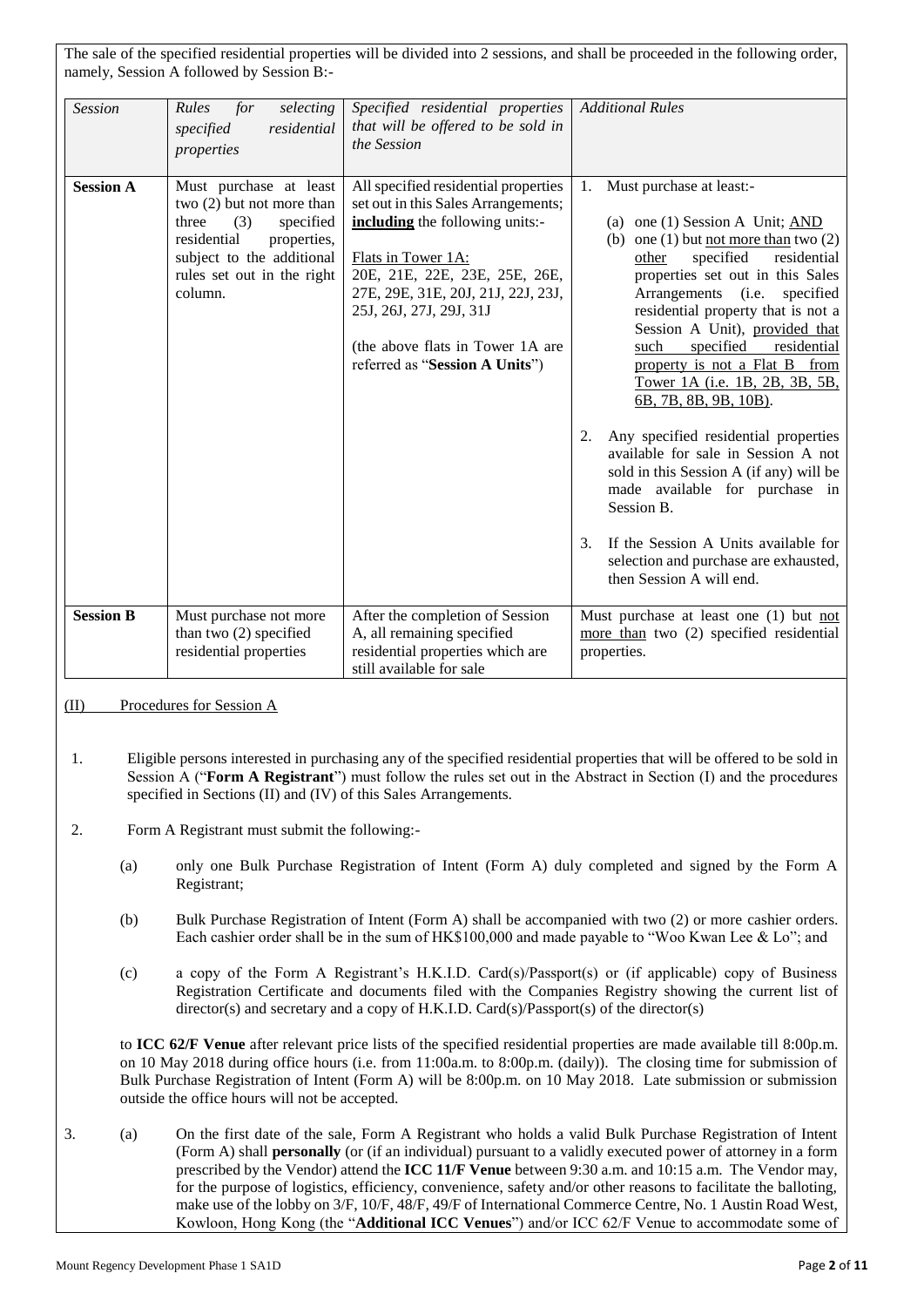the Form A Registrants by making announcement at the ICC 11/F Venue and/or the ICC 62/F Venue and/or the Additional ICC Venues.

- (b) For the purpose of verification of identity, Form A Registrant must bring along the original receipt of the valid Bulk Purchase Registration of Intent (Form A) and his/her original H.K.I.D. Card(s)/Passport(s) or (if applicable) copy of Business Registration Certificate and documents filed with the Companies Registry showing the current list of director(s) and secretary and a copy of H.K.I.D. Card(s)/Passport(s) of the director(s). Form A Registrants who arrive at the ICC 11/F Venue or (if directed by the Vendor) the Additional ICC Venues/ICC 62/F Venue beyond 10:15 a.m. on the first date of the sale shall not be eligible to participate in this Session.
- (c) (If the Form A Registrant comprises corporation) If after the submission of Bulk Purchase Registration of Intent (Form A) there is any change in the directorship of the corporation, the Bulk Purchase Registration of Intent (Form A) shall become invalid immediately and such Form A Registrant shall not be eligible to participate in this Session.
- 4. After verification of the identity of Form A Registrants by the Vendor, balloting will take place to determine the order of priority.
- 5. (a) Immediately after the balloting, Form A Registrants (if the registrant is a corporation, then **all of its directors**) shall **personally** (or (if an individual) pursuant to a validly executed power of attorney in a form prescribed by the Vendor) select the specified residential properties which are still available at the time of selection in the order of priority according to the "ballot result sequence" and in an orderly manner and within reasonable time. The Form A Registrants shall **in compliance with the rules set out in the Abstract in Section (I) above applicable to Session A** select and purchase at least 2 and not more than 3 specified residential property(ies), otherwise his/her/its/their order of priority shall lapse automatically and he/she/it/they will no longer be eligible to participate in this Session.
	- (b) If the Form A Registrant has successfully selected any of the specified residential properties in compliance with the rules set out in the Abstract in Section (I), the Form A Registrant shall personally (or (if an individual) pursuant to a validly executed power of attorney in a form prescribed by the Vendor) enter into one or more Preliminary Agreement(s) for Sale and Purchase of the selected specified residential property(ies). Prior to the signing of the Preliminary Agreement for Sale and Purchase, Form A Registrant may notify the Vendor on spot to add and/or delete individual(s) signing the Preliminary Agreement(s) for Sale and Purchase , but subject to the following:
		- (i) at least one (1) Preliminary Agreement for Sale and Purchase of the selected specified residential properties shall be entered into **personally** by the Form A Registrant;
		- (ii) the Form A Registrant will not be allowed to first delete and then add individual(s) signing the Preliminary Agreement for Sale and Purchase;
		- (iii) if a Form A Registrant wishes to add any individual(s), the additional individual(s) must be the **close relative**(s) (i.e. spouse, parents, children, brothers, sisters, grandparents and grandchildren (a "**Close Relative**")) of **ALL** the individual(s) comprised in the Form A Registrant and subject to the provision of adequate proof of such relationship to the Vendor's satisfaction whose determination shall be final;
		- (iv) if a Form A Registrant wishes to delete any individual(s), then prior to deletion of any individual(s) all the individual(s) comprised in the Form A Registrant must be the **Close Relative** of each other and subject to the provision of adequate proof of such relationship to the Vendor's satisfaction whose determination shall be final.

All the person(s) signing the Preliminary Agreement(s) for Sale and Purchase shall sign personally (or (if an individual) pursuant to a validly executed power of attorney in a form prescribed by the Vendor) as purchaser. The Vendor reserves its absolute discretion to allow or reject the Form A Registrant's request to add and/or delete any individual(s).

- 6. For the avoidance of doubt, Form A Registrants who have not selected and purchased any specified residential property in Session A will **NOT** be allowed to participate in Session B in their capacity as Form A Registrants.
- 7. If the number of specified residential properties the Form A Registrant purchases exceeds the number of cashier orders submitted with the Bulk Purchase Registration of Intent (Form A), the Form A Registrant shall submit on spot to the Vendor one cashier order for each extra specified residential property. Each cashier order shall be in the sum of HK\$100,000 and made payable to "Woo Kwan Lee & Lo".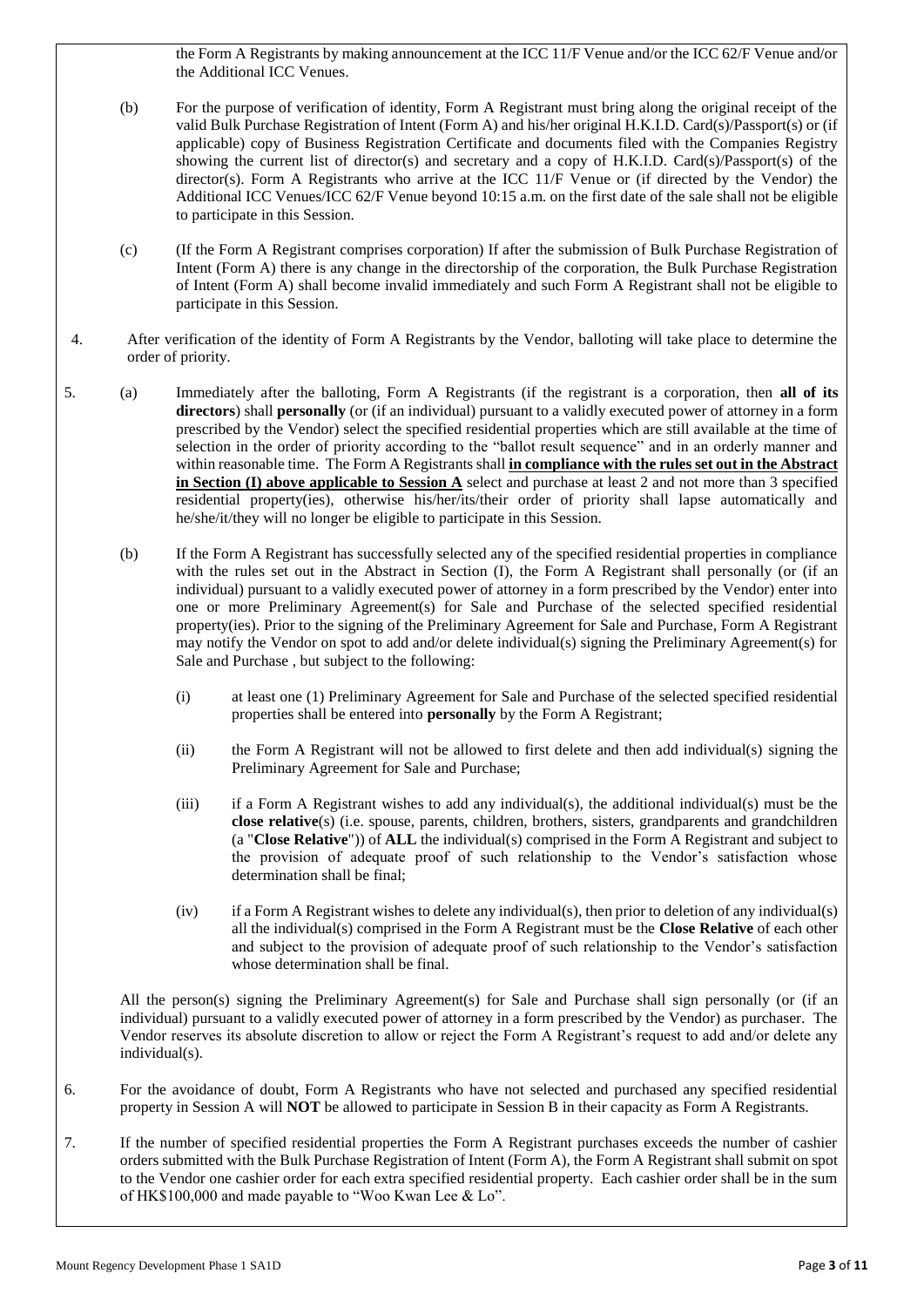8. If the remaining Session A Units available for selection and purchase is such that the rules for Session A as set out in the Abstract in Section (I) cannot be satisfied, then Session A will end.

#### (III) Procedures for Session B

- 9. Balloting will be used to determine the order of priority. Eligible persons interested in purchasing any of the specified residential properties that will be offered to be sold in Session B ("**Form B Registrant**") must follow the rules set out in the Abstract in Section (I) and the procedures specified in Sections (III) and (IV) of this Sales Arrangements.
- 10. The Vendor may postpone the commencement of Session B pending completion of Session A. Form B Registrants will not be separately notified of such change.
- 11. Form B Registrant must submit the following:-
	- (a) only one Registration of Intent (Form B) duly completed and signed by the Form B Registrant;
	- (b) Registration of Intent (Form B) shall be accompanied with cashier order(s). The number of cashier order(s) shall equal to the number of specified residential properties which Form B Registrant intends to purchase as indicated in the Registration of Intent (Form B), but in any event shall not exceed 2. Each cashier order shall be in the sum of HK\$100,000 and made payable to "Woo Kwan Lee & Lo"; and
	- (c) a copy of the Form B Registrant's H.K.I.D. Card(s)/Passport(s) or (if applicable) copy of Business Registration Certificate and documents filed with the Companies Registry showing the current list of director(s) and secretary and a copy of H.K.I.D. Card(s)/Passport(s) of the director(s)

to **ICC 62/F Venue** after relevant price lists of the specified residential properties are made available till 8:00p.m. on 10 May 2018 during office hours (i.e. from 11:00a.m. to 8:00p.m. (daily)). The closing time for submission of Registration of Intent (Form B) will be 8:00p.m. on 10 May 2018. Late submission or submission outside the office hours will not be accepted.

- 12. Balloting will take place in batches:-
	- (a) *First round balloting for this Session (for dividing all Form B Registrants into one or more sub-group(s))*
		- (i) The first round balloting for this Session will take place at or after 3:00 p.m on 11 May 2018 at **ICC 62/F Venue** for the purposes of dividing the Form B Registrants into one or more *sub*group(s). The Vendor reserves the right at any time, for the purposes of maintaining order at the **ICC 62/F Venue** and/or facilitating smooth operation of the balloting procedures, to adjust the time and date of the first round balloting. Any changes to the time and date of the first round balloting will be posted at the **ICC 62/F Venue**. Form B Registrants will not be notified separately of such changes.
		- (ii) The results of the first round balloting, including "registration number", "division of *sub-*group", "check-in timeslot for each *sub-*group" will be posted by the Vendor at the **ICC 62/F Venue** and 3/F, Lobby International Commerce Centre, No. 1 Austin Road West, Kowloon, Hong Kong after completion of the first round balloting. Form B Registrants will not be separately notified of the ballot results.
	- (b) *Second round balloting (for determining the order of priority of Form B Registrants in selecting and purchasing specified residential properties)*
		- (i) The second round balloting for the *sub-*group(s) of Form B Registrants will take place on 12 May 2018 in batches at the **ICC 11/F Venue** at the beginning of the relevant "check-in timeslot for each *sub-*group" as posted by the Vendor pursuant to sub-paragraph (a)(ii) above. The Vendor reserves the right at any time, for the purposes of maintaining order at the **ICC 11/F Venue** and/or facilitating smooth sale of the specified residential properties, to adjust the time and date of the second round balloting. Any changes to the time and date of the second round balloting will be posted at the **ICC 11/F Venue**. Form B Registrants will not be notified separately of such changes.
		- (ii) For the purpose of verification of identity, Form B Registrants must bring along the original receipt of the valid Registration of Intent (Form B) and his/her/its/their original H.K.I.D. Card(s)/Passport(s) or (if applicable) copy of Business Registration Certificate and the original H.K.I.D. Card(s)/Passport(s) of the director(s) and (if the Form B Registrant comprises corporation, then all directors of that corporation) **personally** (or (if an individual) pursuant to a validly executed power of attorney in a form prescribed by the Vendor) attend the ICC 11/F Venue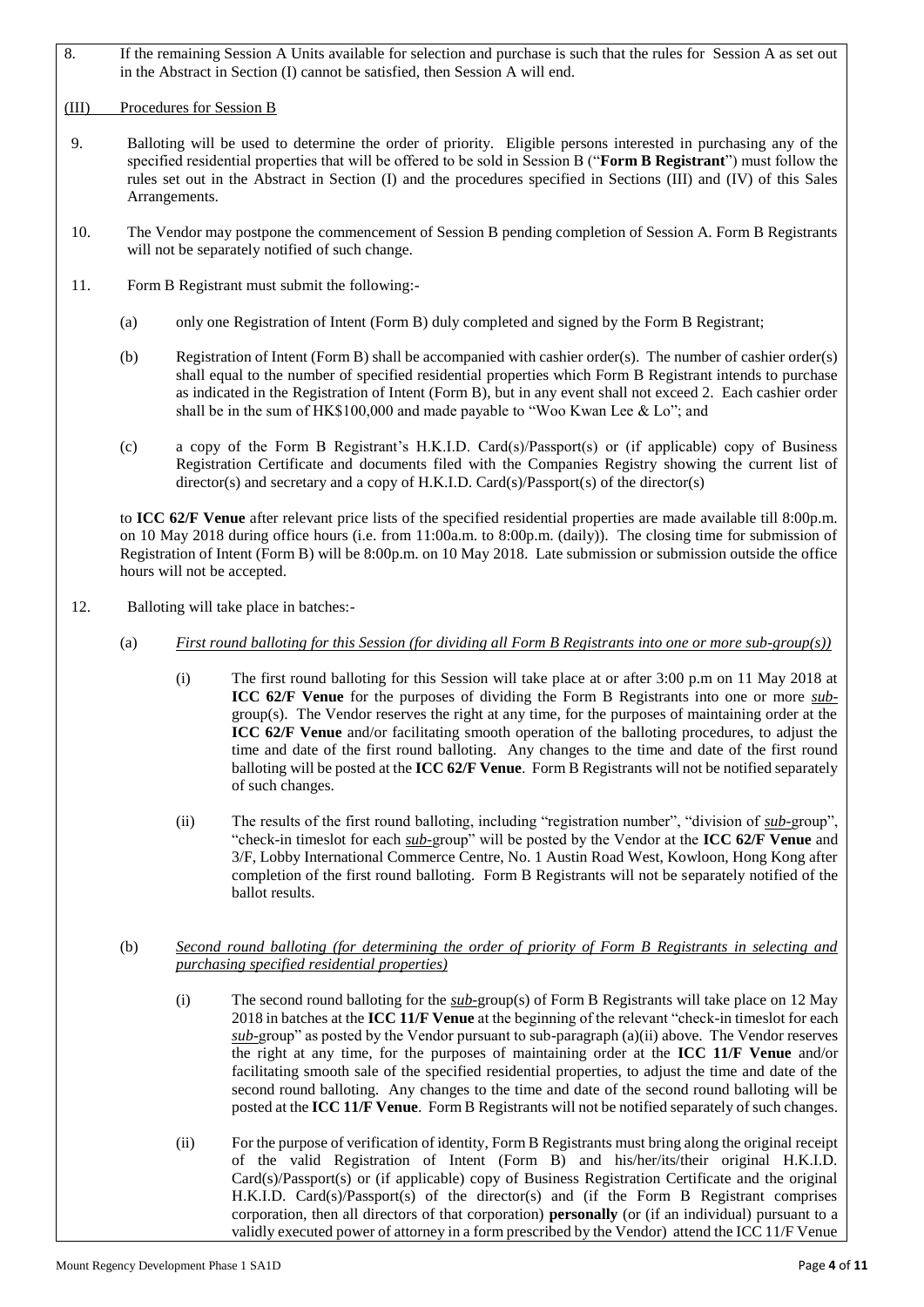according to "check-in timeslot for each *sub-*group" posted by the Vendor. The Vendor may, for the purpose of logistics, efficiency, convenience, safety and/or other reasons to facilitate the second round balloting, make use of Additional ICC Venues to accommodate some of the Form B Registrants by making announcement and/or posting notice(s) at the **ICC 11/F Venue** and/or the Additional ICC Venues and/or the ICC 62/F Venue. Form B Registrants who arrive at the **ICC 11/F Venue** or (if directed by the Vendor) the Additional ICC Venue beyond their "check-in timeslot for each *sub-*group" shall not be eligible to participate in this Session.

- (iii) (If the Form B Registrant comprises corporation) If after the submission of Registration of Intent (Form B) there is any change in the directorship of the corporation, the Registration of Intent (Form B) shall become invalid immediately and such Form B Registrant shall not be eligible to participate in this Session.
- (iv) For the purpose of the second round balloting, every Registration of Intent (Form B) shall be allotted one lot. The results of the second round balloting, including "registration number" and "ballot result sequence" will be announced and/or posted by the Vendor at the **ICC 11/F Venue** and/or the Additional ICC Venues (if applicable) and/or the ICC62/F Venue. Form B Registrants will not be separately notified of the ballot results.
- (v) Form B Registrant who leaves the ICC 11/F Venue and/or the Additional ICC Venues (if applicable) and/or the ICC 62/F Venue while his/her/its/their *sub-*group is in session for selecting and purchasing specified residential properties shall be disqualified for participating in the selection and purchase of specified residential properties and his/her/its/their order of priority shall lapse immediately.
- 13. (a) Immediately after the second round balloting, Form B Registrants (if the registrant is a corporation, then **all of its directors**) shall **personally** (or (if an individual) pursuant to a validly executed power of attorney in a form prescribed by the Vendor) select the specified residential properties which are still available at the time of selection in the order of priority according to the "ballot result sequence" and in an orderly manner and within reasonable time. The Form B Registrants shall **in compliance with the rules set out in the Abstract in Section (I) above applicable to Session B** select and purchase 1 or 2 specified residential property(ies), otherwise his/her/its/their order of priority shall lapse automatically and he/she/it/they will no longer be eligible to participate in this Session.
	- (b) If the Form B Registrant has successfully selected any of the specified residential properties in compliance with the rules set out in the Abstract in Section (I), the Form B Registrant shall personally (or (if an individual) pursuant to a validly executed power of attorney in a form prescribed by the Vendor) enter into one or more Preliminary Agreement(s) for Sale and Purchase of the selected specified residential property(ies). Prior to the signing of the Preliminary Agreement for Sale and Purchase, Form B Registrant may notify the Vendor on spot to add and/or delete individual(s) signing the Preliminary Agreement(s) for Sale and Purchase , but subject to the following:
		- (i) (only applicable if the Form B Registrant shall select to purchase two (2) specified residential properties) at least one (1) Preliminary Agreement for Sale and Purchase of the selected specified residential properties shall be entered into **personally** by the Form B Registrant;
		- (ii) the Form B Registrant will not be allowed to first delete and then add individual(s) signing the Preliminary Agreement for Sale and Purchase;
		- (iii) if a Form B Registrant wishes to add any individual(s), the additional individual(s) must be the **close relative(s)** (i.e. spouse, parents, children, brothers, sisters, grandparents and grandchildren ("**Close Relative**")) of **ALL** the individual(s) comprised in the Form B Registrant and subject to the provision of adequate proof of such relationship to the Vendor's satisfaction whose determination shall be final;
		- (iv) if a Form B Registrant wishes to delete any individual(s), then prior to deletion of any individual(s) all the individual(s) comprised in the Form B Registrant must be the **Close Relative** of each other and subject to the provision of adequate proof of such relationship to the Vendor's satisfaction whose determination shall be final.

All the person(s) signing the Preliminary Agreement(s) for Sale and Purchase shall sign personally (or (if an individual) pursuant to a validly executed power of attorney in a form prescribed by the Vendor) as purchaser. The Vendor reserves its absolute discretion to allow or reject the Form B Registrant's request to add and/or delete any individual(s).

(IV) General Procedures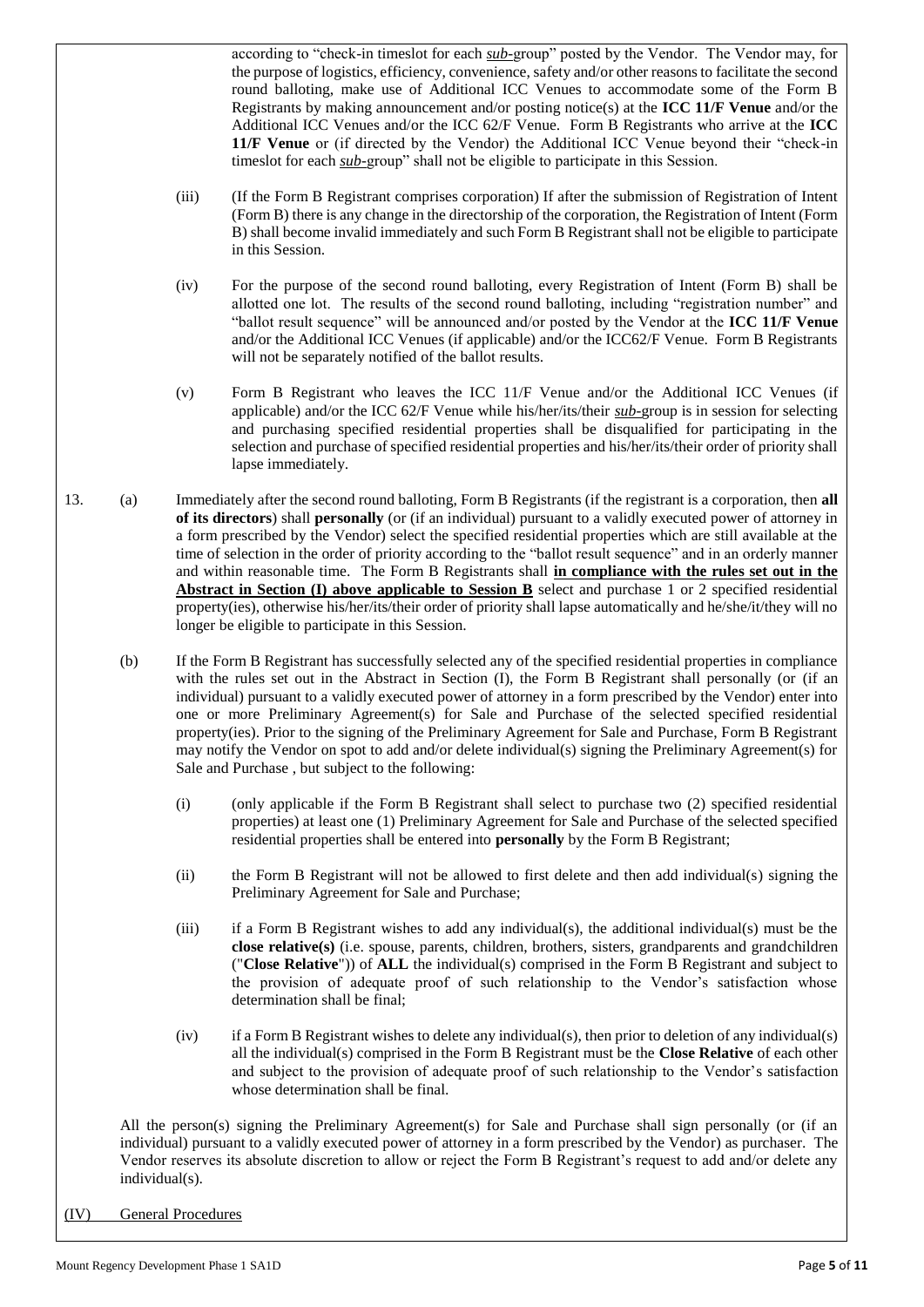- 14. Each individual or corporation (whether alone or jointly with others) shall only be registered under one valid Bulk Purchase Registration of Intent (Form A) and/or one valid Registration of Intent (Form B). Duplicated registration in a Session will not be accepted. The Bulk Purchase Registration of Intent (Form A) / Registration of Intent (Form B) is personal to the registrant and shall not be transferable. The order of submission of the Bulk Purchase Registration of Intent (Form A) / Registration of Intent (Form B) will not have any impact on the order of priority for selecting the specified residential properties. In case of dispute, the Vendor reserves its right to determine whether a Bulk Purchase Registration of Intent (Form A) / Registration of Intent (Form B) is valid and should be included in balloting.
- 15. If a registrant purchases any specified residential property(ies), the cashier order(s) will be used as part payment of the preliminary deposit for the purchase of the specified residential property(ies).
- 16. The Vendor shall not be responsible to the registrants for any error or omission contained in the ballot results.
- 17. If a registrant has not purchased any specified residential property or the number of specified residential property(ies) being purchased is less than the number indicated in his/her/its/their Registrant(s) of Intent, his/her/its/their unused cashier order(s) will be available for collection by the registrant (or his/her/its/their authorized person) at **ICC 62/F Venue** from 14 May 2018 to 15 May 2018 during office hours (i.e. from 11:00a.m. to 8:00p.m.). The registrant must bring along his/her/its/their H.K.I.D. Card(s)/Passport(s) (or a copy of the H.K.I.D. Card(s)/Passport(s) of the registrant if unused cashier order(s) is/are collected by authorized person), (if applicable) copy of Business Registration Certificate, the original receipt of valid Bulk Purchase Registration of Intent (Form A) / Registration of Intent (Form B), and (if applicable) a valid authorization letter and a copy of the H.K.I.D. Card/Passport of the authorized person.
- 18. After the completion of the balloting and selection of the specified residential properties by the eligible persons in accordance with the above procedures, the remaining specified residential properties (if any) will be sold on a first come first served basis to any person interested in purchasing. In case of any dispute, the Vendor reserves its absolute right to allocate any specified residential properties to any person interested in purchasing by any method (including balloting).
- 19. The Vendor reserves the right to close the **ICC 11/F** Venue and the Additional ICC Venues (if applicable) at any time if all the specified residential properties have been sold out, provided that the **ICC 62/F Venue** shall be open for the collection of unused cashier order(s) at the time period specified in paragraph 17 above.
- 20. If Tropical Cyclone Warning Signal No. 8 or above or Black Rainstorm Warning Signal is in effect in Hong Kong at any time between the hours of 7:30 a.m. and 11:55 p.m. on the date on which Bulk Purchase Registration of Intent (Form A) / Registration of Intent (Form B) may be submitted and/or the first date of the sale, then, for the safety of the registrants and the maintenance of order at the ICC 11/F Venue and/or the Additional ICC Venues (if applicable) and/or ICC 62/F Venue, the Vendor reserves its absolute right to change the date(s) and/or time (including the closing date and/or time) for submission of Bulk Purchase Registration of Intent (Form A) / Registration of Intent (Form B) and/or the first date of the sale to such other date(s) and/or time as the Vendor may consider appropriate and/or to close the ICC 11/F Venue and/or the Additional ICC Venues (if applicable) and/or ICC 62/F Venue. Details of the arrangement will be posted by the Vendor on the website [\(www.mountr](http://www.mount/)egency.com.hk) designated by the Vendor for the Phase of the Development. Registrants will not be notified separately of the arrangement.

## **On 13 May 2018 and thereafter:**

- 21. Subject to the completion of the selecting and purchasing of the specified residential properties by eligible persons in accordance with the above procedures, the remaining specified residential properties (if any) will be sold on a first come first served basis to any person interested in purchasing the remaining specified residential properties. In case of any dispute, the Vendor reserves its absolute right to allocate any remaining specified residential properties to any person interested in purchasing by any method (including balloting).
- 22. The Vendor reserves the right to close the **ICC 62/F Venue** at any time if all the specified residential properties have been sold out, provided that the **ICC 62/F Venue** shall be open for the collection of unused cashier order(s) at the time period specified in paragraph 17 above.
- 23. If the Vendor postpones the first date of the sale to such other date pursuant to this Sales Arrangements, the subsequent dates of sale will be postponed accordingly.
- 24. If Tropical Cyclone Warning Signal No. 8 or above or Black Rainstorm Warning Signal is in effect in Hong Kong at any time between the hours of 9:00 a.m. and 8:00 p.m. on any date of sale (other than the first date of the sale), for the safety of the registrants and the maintenance of order at the **ICC 62/F Venue**, the Vendor reserves its absolute right to close the **ICC 62/F Venue**. Details of the arrangement will be posted by the Vendor on the website (www.mountregency.com.hk) designated by the Vendor for the Phase of the Development.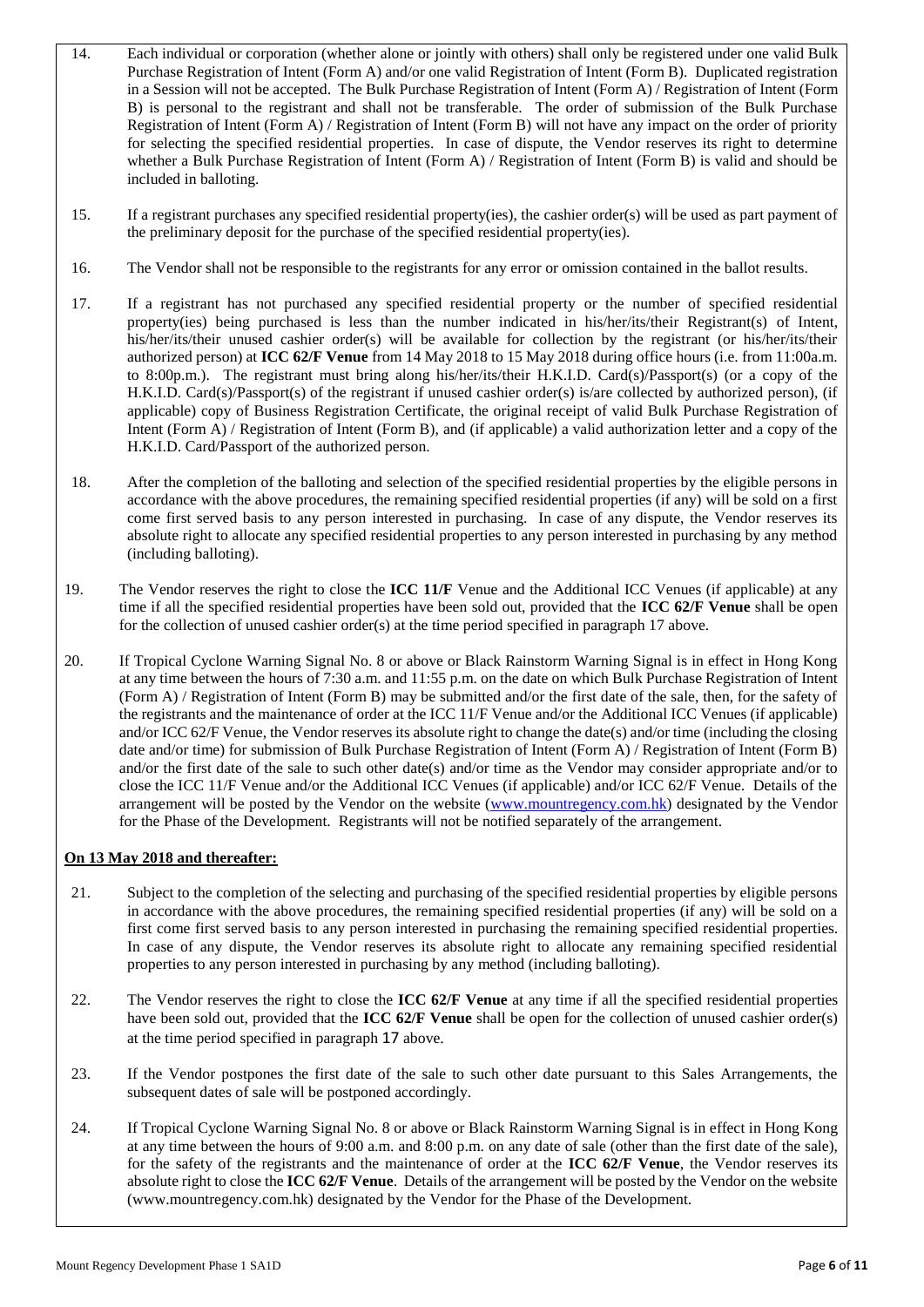25. In the event of any discrepancy between the English and Chinese versions of this Sales Arrangements, the English version shall prevail.

# **2018** 年 **5** 月 **12** 日**(**下稱「出售首天」**)**:

(I) 摘要

指明住宅物業將會分兩節出售及順序以第 A 節然後第 B 節進行:

| 節   | 揀選指明住宅物業                                              | 將在該節提供出售                                                                                                                                                                                             | 額外規則                                                                                                                                                                                                                                                                              |
|-----|-------------------------------------------------------|------------------------------------------------------------------------------------------------------------------------------------------------------------------------------------------------------|-----------------------------------------------------------------------------------------------------------------------------------------------------------------------------------------------------------------------------------------------------------------------------------|
|     | 的規則                                                   | 的指明住宅物業                                                                                                                                                                                              |                                                                                                                                                                                                                                                                                   |
| 第A節 | 必須購買最少 2個<br>但不多於3個指明<br>住宅物業,並須遵<br>守右欄所列的額外丨<br>規則。 | 所有於此銷售安排<br>資料列明的指明住<br>宅物業,包括以下<br>單位:-<br>以下在第1A座的<br>單位:<br>20E, 21E, 22E, 23E,<br>25E, 26E, 27E, 29E,<br>31E, 20J, 21J, 22J,<br>23J, 25J, 26J, 27J,<br>29J, 31J<br>(以上第1A座的單<br>位均稱為「第A<br>節單位」) | 必須購買最少:-<br>1.<br>(a) 1 個第 A 節單位;及<br>(b) 1 個但不多於 2 個於此銷售安排資料列明指明住宅<br>物業(即不是第A節單位的指明住宅物業),只要此指明住<br>宅物業不是第1A座的 B 單位(即 1B, 2B, 3B, 5B, 6B, 7B,<br>$8B, 9B, 10B$ ). $\circ$<br>2.<br>任何第 A 節可供出售的指明住宅單位於第 A 節未被購<br>買(如有) 將會於第 B 節以供出售。<br>3.<br>如所有可供出售及選擇的第A節單位已售畢, 第A節<br>將會結束。 |
| 第B節 | 必須購買不多於 2<br>個指明住宅物業                                  | 所有於第A節完成<br>後剩餘仍可供出售<br>的指明住宅物業。                                                                                                                                                                     | 必須購買最少1個但不多於2個指明住宅物業,                                                                                                                                                                                                                                                             |

## (II) 第 A 節的程序

- 1. 有意購買任何在第 A 節出售的指明住宅物業的合資格人士(下稱「表格 **A** 登記人」)須遵從本銷售安排第(I) 部份的摘要列出的規則及第(II)及(IV)部份指定的程序。
- 2. 表格 A 登記人須從指明住宅物業的相關價單提供後至 2018 年 5 月 10 日晚上 8 時於辦公時間內(即每日上午 11 時至晚上 8 時)到 ICC 62 樓會場:-
	- (a) 遞交一份已填妥及由表格 A 登記人簽署的量購購樓意向登記(表格 A);
	- (b) 量購購樓意向登記(表格 A)須附有 2 張或以上本票。每張本票金額為港幣\$100,000 及抬頭人須為 「胡關李羅律師行」;及
	- (c) 遞交表格 A 登記人的香港身份證/護照副本或(如適用) 商業登記證書副本及已於公司註冊 處登記之文件以顯示當時的董事及秘書的名單及董事的身份證/護照副本。

遞交量購購樓意向登記(表格 A)截止時間為 2018 年 5 月 10 日 晚上 8 時。逾期遞交或在辦公時間以外遞交 的恕不受理。

3. (a) 持有有效的量購購樓意向登記(表格 A)之表格 A 登記人須於出售首天上午 9 時 30 分至上午 10 時 15 分內親身(或(如個人)按賣方所規定的樣本並有效地簽署的授權書)到達 ICC 11 樓會場。賣方可基於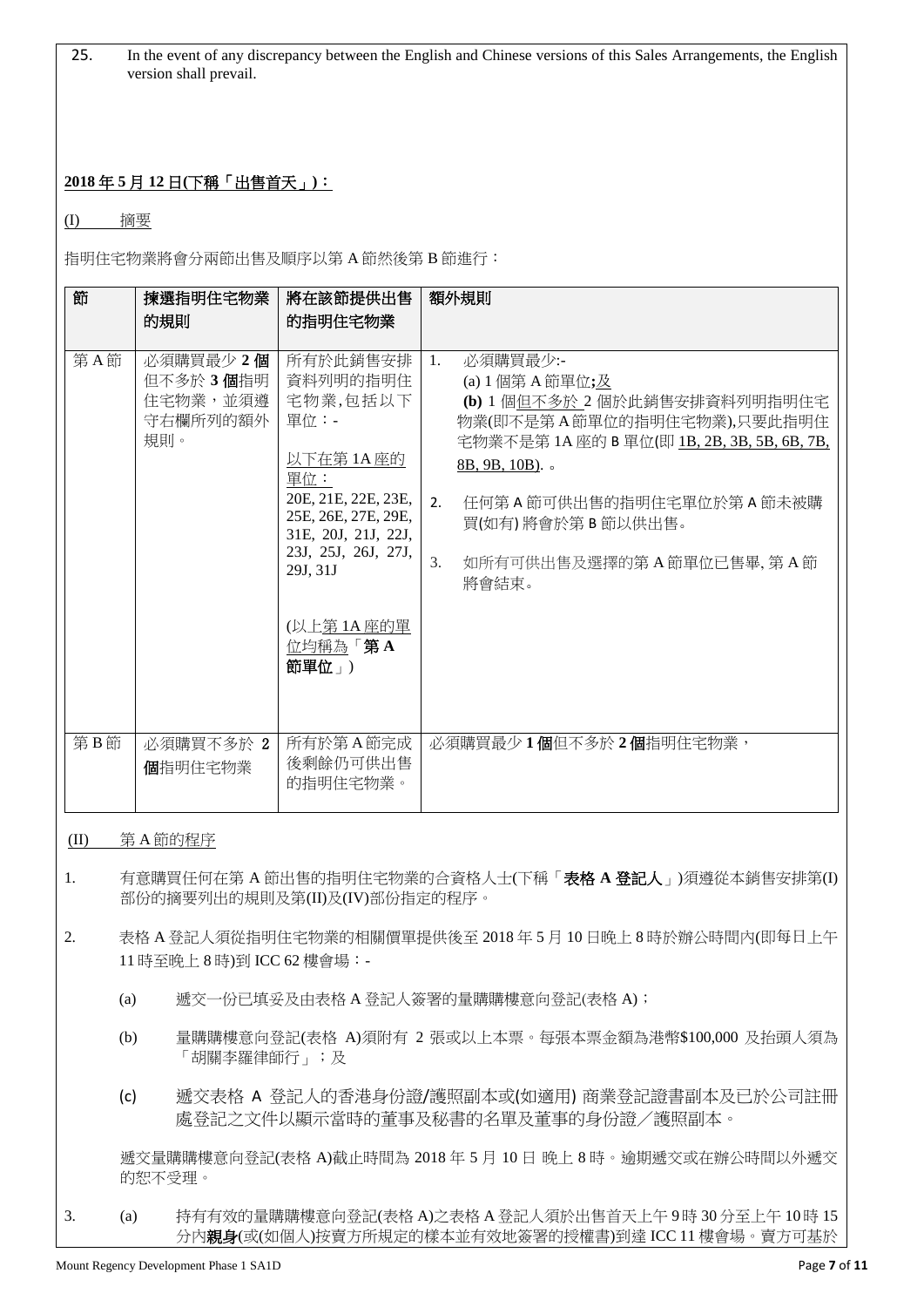流程、效率、方便、安全及/或其他便利抽籤程序的原因使用香港九龍柯士甸道西 1 號環球貿易廣 場 3 樓、10 樓、48 樓及 49 樓大堂 (「外加 **ICC** 會場」) 及/或 ICC 62 樓會場以容納部份表格 A 登 記人,並於 ICC 11 樓會場及/或 ICC 62 樓會場及/或外加 ICC 會場作出適當的公布。

- (b) 為核實身份,表格 A 登記人須攜同有效的量購購樓意向登記(表格 A)收據正本及其香港身份證/護 照正本或(如適用) 商業登記證書副本及已於公司註冊處登記之文件以顯示當時的董事及秘 書的名單及董事的身份證/護照副本 。於出售首天上午 10 時 15 分以外的時間才到達 ICC 11 樓 會場或(如賣方指示)外加 ICC 會場/ICC 62 樓會場的表格 A 登記人將不享有參與抽籤的資格。
- (c) (如表格 A 登記人由公司組成)如果在遞交量購購樓意向登記(表格 A)後,公司有任何董事會成員的 變更,其相關的量購購樓意向登記(表格 A)將立即變成無效,表格 A 登記人將不享有參與本節的資 格。
- 4. 賣方核實表格 A 登記人身份後, 抽籤將進行決定優先次序。
- 5. (a) 抽籤後,表格 A 登記人(如表格 A 登記人由公司組成,則該公司的**所有董事**)須根據「抽籤結果順 序」有秩序地及於合理時間內親身(或(如個人)按賣方所規定的樣本並有效地簽署的授權書))揀選於 當時仍可供揀選的指明住宅物業。表格 A 登記人須遵守上述第**(I)**部份的摘要列出適用於第 **A** 節的 規則選購 2 個或 3 個指明住宅物業,否則其優先次序將自動失效,表格 A 登記人將不再享有參與 本節的資格。
	- (b) 如果表格 A 登記人遵從本銷售安排第(I)部份的摘要列出的規則成功揀選指明住宅物業,表格 A 登 記人須親身(或(如個人)按賣方所規定的樣本並有效地簽署的授權書)簽署一份或多份臨時買賣合約 購買其揀選的指明住宅物業。在簽署臨時買賣合約前,表格 A 登記人可即時通知賣方增加及/或刪 除簽署臨時買賣合約的個人,惟須受以下所限:
		- (i) 表格 A 登記人須親身簽署至少 1 份指明住宅物業的臨時買賣合約;
		- (ii) 表格 A 登記人將不可先刪除然後增加簽署臨時買賣合約的個人;
		- (iii) 如表格 A 登記人希望加入任何個人,新加入之個人必須為**所有**組成表格 A 登記人的個人 的近親(即配偶、父母、子女、兄弟、姊妹、祖父母、外祖父母、孫、孩女、外孫及外孫 女(「**近親**」)),登記人須提供令賣方滿意的該**近親**關係的證明,就此賣方的決定為最 終;
		- (iv) 如表格 A 登記人希望刪除任何個人,則在刪除任何個人之前所有組成表格 A 登記人的個 人必須互相為對方的近親及登記人須提供令賣方滿意的該近親關係的證明,就此賣方的決 定為最終。

所有人須以買家身份親身(或(如個人)按賣方所規定的樣本並有效地簽署的授權書)簽署臨時買賣合約。賣 方保留其絕對酌情權允許或拒絕表格 A 登記人增加及/或刪除任何個人的要求。

- 6. 為免疑問,沒有在第 A 節選購任何指明住宅物業的表格 A 登記人不可以表格 A 登記人身份參與第 B 節。
- 7. 如果表格 A 登記人選購的指明住宅物業數目多於其遞交量購購樓意向登記(表格 A)時附有本票的數目,表 格 A 登記人須為每一多出之指明住宅物業即場向賣方補交一張本票。每張本票金額為港幣\$100,000 及抬頭 人須為「胡關李羅律師行」。
- 8. 初在第 A 節餘下可供選購的指明住宅物業數目不能滿足第(D部份的摘要列出對此第 A 節的規則,則第 A 節 將會完結。
- (III) 第 B 節的程序
- 9. 以抽籤方式決定選擇住宅物業的次序。有意購買任何在第 B節出售的指明住宅物業的合資格人士(下稱「表 格 B 登記人」)須遵從本銷售安排第(I)部份的摘要列出的規則及第(III)及(IV)部份指定的程序。
- 10. 賣方有權利押後第 B 節開始的時間直至第 A 節完畢爲止。表格 B 登記人將不獲另行通知該更改。
- 11. 表格 B 登記人須從指明住宅物業的相關價單提供後至 2018 年 5 月 10 日晚上 8 時於辦公時間內(即每日上午 11 時至晚上 8 時)到 ICC 62 樓會場: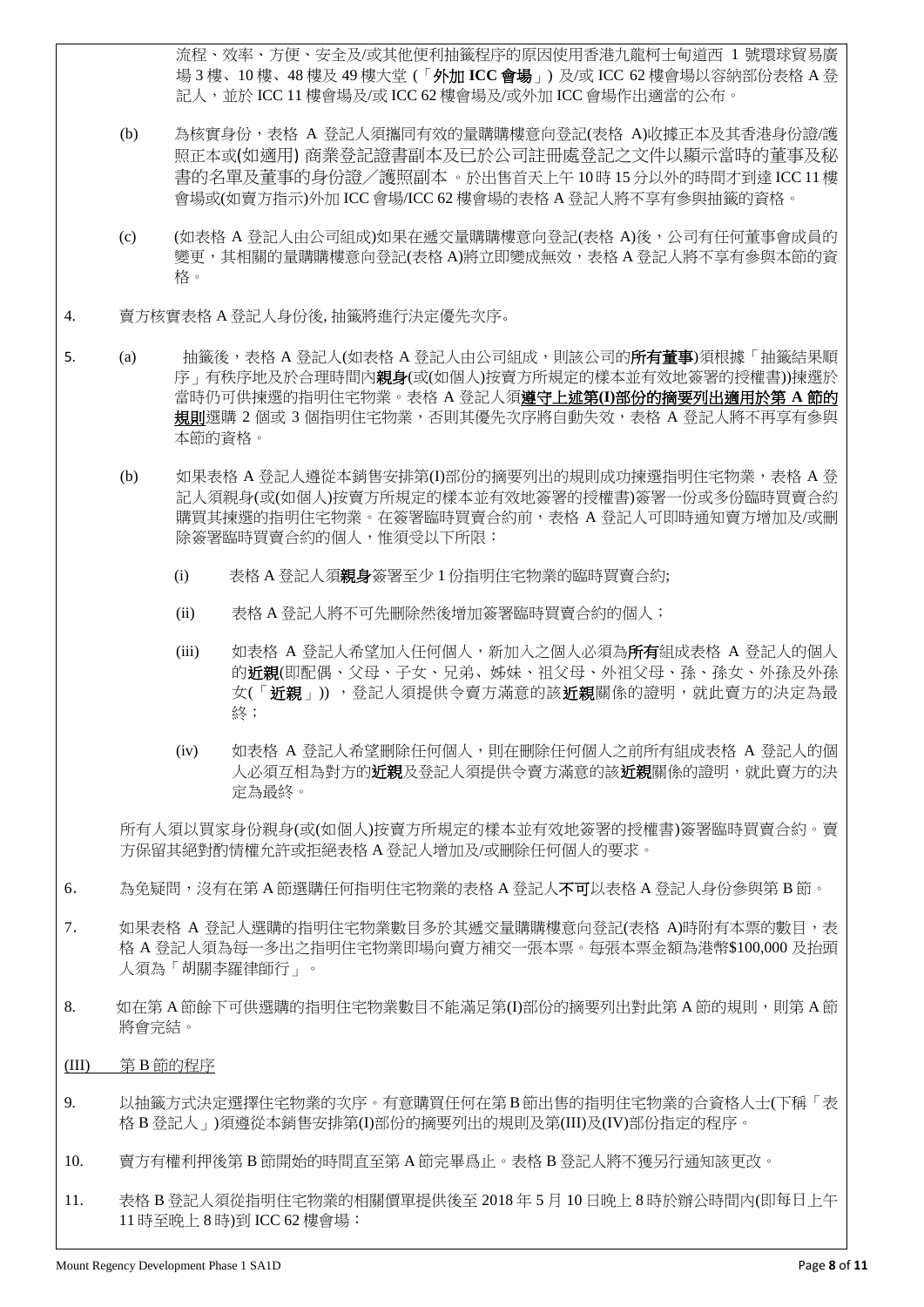- (a) 遞交一份已填妥及由表格 B 登記人簽署的購樓意向登記(表格 B);
- (b) 購樓意向登記(表格 B)須附有本票,本票的數目須與表格 B 登記人於購樓意向登記(表格 B)內填寫 的意欲購買的指明住宅物業數目相同,惟不能多於 2個。每張本票金額為港幣\$100,000及抬頭人須 為「胡關李羅律師行」;及
- (c) 遞交表格 B 登記人的香港身份證/護照或(如適用)商業登記證書副本及已於公司註冊處登記之文件 以顯示當時的董事及秘書的名單及董事的身份證/護照副本。

遞交購樓意向登記(表格 B)截止時間為 2018 年 5 月 10 日晚上 8 時。逾期遞交或在辦公時間以外遞交的恕 不受理。

- 12. 抽籤將分階段進行:
	- (a) 本節的第一輪抽籤*(*將所有表格 *B* 登記人分為一個或多個組別*)*
		- (i) 本節的第一輪抽籤程序將於 2018 年 5 月 11 日下午 3 時或之後於 ICC 62 樓會場進行,以將 表格 B 登記人分為一個或多個組別。為了維持 ICC 62 樓會場秩序及/或流暢地進行抽籤 程序的目的,賣方保留權利在任何時間調整第一輪抽籤程序的時間和日期。任何第一輪抽 籤程序的時間和日期的修改會張貼於 ICC 62 樓會場。表格 B 登記人將不獲另行通知該等 修改。
		- (ii) 第一輪抽籤完成之後,賣方會將第一輪抽籤結果,包括「登記號碼」、「分組結果」及 「每組別報到時段」張貼於 ICC 62 樓會場及香港九龍柯士甸道西 1 號環球貿易廣場 3 樓大 堂。表格 B 登記人將不獲另行通知抽籤結果。
	- (b) 第二輪抽籤*(*決定表格 *B* 登記人的選購指明住宅物業的優先次序*)*
		- (i) 已被分組的表格 B 登記人的第二輪抽籤程序將於 2018 年 5 月 12 日於賣方根據上述第(a)(ii) 分段公布之相關「每組別報到時段」開始時於 ICC 11 樓會場分階段進行。為了維持 ICC 11 樓會場秩序及/或流暢地銷售指明住宅物業的目的,賣方保留權利在任何時間調整第 二輪抽籤程序的時間和日期。任何抽籤程序的時間和日期的修改會張貼於 ICC 11 樓會 場。表格 B 登記人將不獲另行通知該等修改。
		- (ii) 為讓賣方核實登記人身份,表格 B 登記人(如表格 B 登記人由公司組成,則該公司的所有 董事)須按賣方公布的「每組別報到時段」親身(或(如個人)按賣方所規定的樣本並有效地 簽署的授權書)攜同有效的購樓意向登記(表格 B)收據正本及其香港身份證/護照正本或 (如適用)商業登記證書副本及所有董事的香港身份證/護照正本,到達 ICC 11 樓會場。賣 方可基於流程、效率、方便、安全及/或其他便利第二輪抽籤程序的原因使用外加 ICC 會 場以容納部份表格 B 登記人,並於 ICC 11 樓會場及/或外加 ICC 會場及/或 ICC 62 樓會 場作出公布及/或貼出告示。於其「每組別報到時段」以外的時間才到達 ICC 11 樓會場 或(如賣方指示) 外加 ICC 會場的表格 B 登記人將不享有參與本節的資格。
		- (iii) (如表格 B 登記人由公司組成)如果在遞交購樓意向登記(表格 B)後,公司有任何董事會成 員的變更,其相關的購樓意向登記(表格 B)將立即變成無效,表格 B 登記人將不享有參與 本節的資格。
		- (iv) 為第二輪抽籤的目的,每一份購樓意向登記(表格 B)可獲分配 1 個籌。賣方會將第二輪抽 籤結果,包括「登記號碼」及「抽籤結果順序」於 ICC 11 樓會場及/或外加 ICC 會場(如 適用) 及/或 ICC 62 樓會場公布及/或貼出告示。表格 B 登記人將不獲另行通知抽籤結 果。
		- (v) 在其組別進行選購指明住宅物業之時離開 ICC 11 樓會場及/或外加 ICC 會場(如適用) 及/ 或 ICC 62 樓會場之表格 B 登記人將被取消參與選購指明住宅物業的資格及其優先次序將 立即失效。
- 13. (a) 第二輪抽籤後,表格 B 登記人(如表格 B 登記人由公司組成,則該公司的**所有董事**)須根據「抽籤結 果順序,有秩序地及於合理時間內**親身**(或(如個人)按賣方所規定的樣本並有效地簽署的授權書)揀選於當 時仍可供揀選的指明住宅物業。表格 B 登記人須遵守上述第**(I)**部份的摘要列出適用於第 **B** 節的規則選購 1 個或 2 個指明住宅物業,否則其優先次序將自動失效,表格 B 登記人將不再享有參與本節的資格。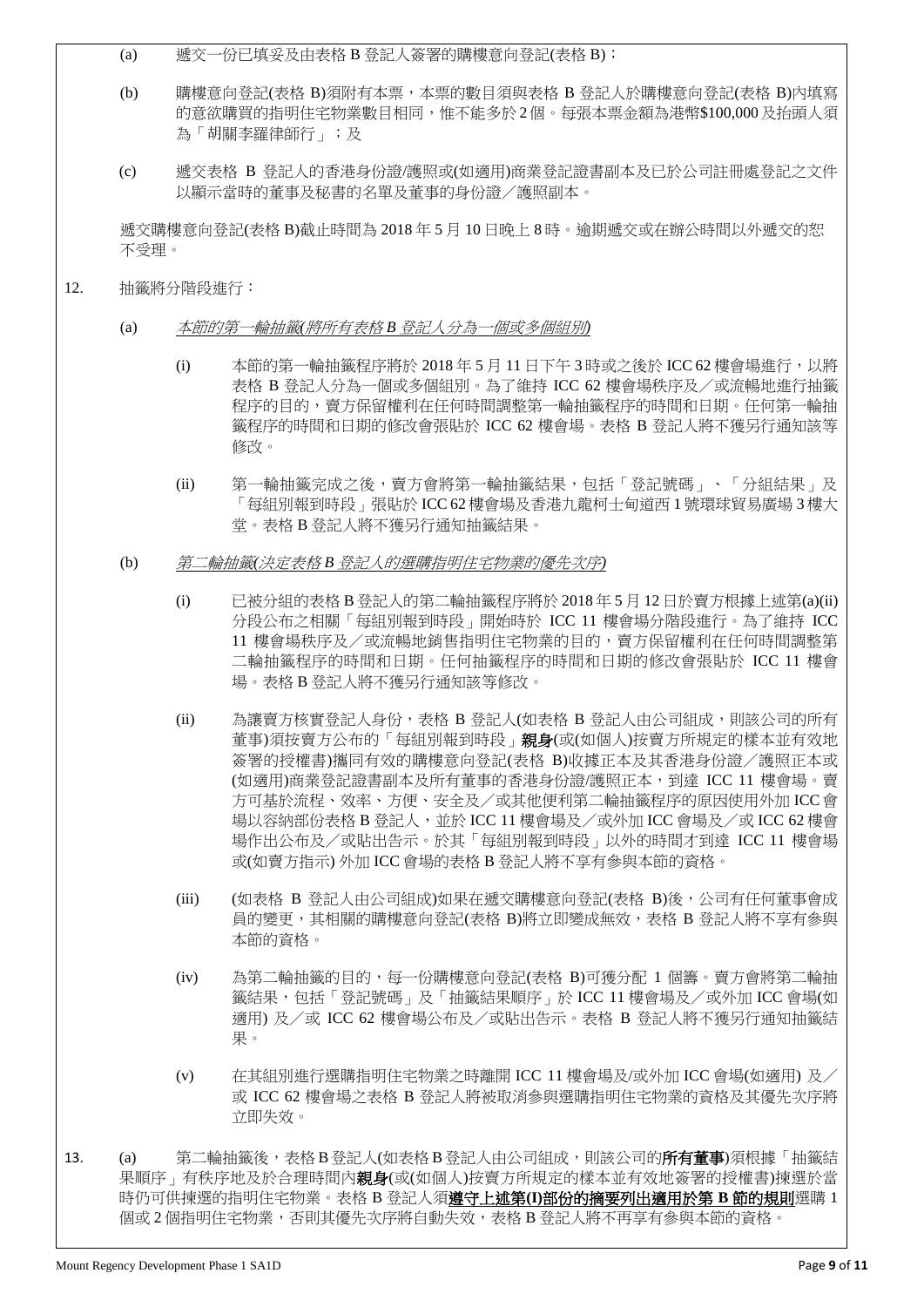(b) 如果表格 B 登記人遵從本銷售安排第(I)部份的摘要列出的規則成功揀選指明住宅物業,表格 B 登 記人須親身(或(如個人)按賣方所規定的樣本並有效地簽署的授權書)簽署臨時買賣合約購買其揀選的指明 住宅物業。在簽署臨時買賣合約前,表格 B 登記人可即時通知賣方增加及/或刪除簽署臨時買賣合約的個 人,惟須受以下所限:

- (i) (只適用於購買 2 個指明住宅物業的表格 B 登記人) 表格 B 登記人須親身簽署至少 1 份指明住宅 物業的臨時買賣合約;
- (ii) 表格 B 登記人將不可先刪除然後增加簽署臨時買賣合約的個人;
- (iii) 如表格 B 登記人希望加入任何個人,新加入之個人必須為所有組成表格 B 登記人的個人的近 親(即配偶、父母、子女、兄弟、姊妹、祖父母、外祖父母、孫、孫女、外孫及外孫女) (「近 親」),登記人須提供令賣方滿意的該**近親**關係的證明,就此賣方的決定為最終;
- (iv) 如表格 B 登記人希望刪除任何個人,則在刪除任何個人之前所有組成表格 B 登記人的個人必須 互相為對方近親及登記人須提供令賣方滿意的該近親關係的證明,就此賣方的決定為最終。

所有人須以買家身份親身(或(如個人)按賣方所規定的樣本並有效地簽署的授權書)簽署臨時買賣合約。賣 方保留其絕對酌情權允許或拒絕表格 B 登記人增加及/或刪除任何個人的要求。

#### (IV) 一般程序

- 14. 每人或公司(不論單獨或與他方聯名)只可登記一份有效的量購購樓意向登記(表格 A)及/或一份有效的購 樓意向登記(表格 B),在一節中的重複的登記將不會被接受。量購購樓意向登記(表格 A) / 購樓意向登記 (表格 B)只適用於登記人本人及不能轉讓。遞交量購購樓意向登記(表格 A) / 購樓意向登記(表格 B)次序 不會影響揀選指明住宅物業的優先次序。如有爭議,賣方保留權利決定量購購樓意向登記(表格 A) / 購 樓意向登記(表格 B)是否有效及是否應被納入抽籤。
- 15. 如登記人成功購入任何指明住宅物業,本票將會用作支付購買指明住宅物業的部份臨時訂金。
- 16. 如抽籤結果有任何錯誤或遺漏,賣方無須向登記人承擔任何責任。
- 17. 如登記人並無購入任何指明住宅物業或其購入之指明住宅物業數目少於其於相關購樓意向登記述明 者,可於 2018 年 5 月 14 日至 2018 年 5 月 15 日辦公時間內(上午 11 時至晚上 8 時)親臨 ICC 62 樓會場辦 理取回未使用的本票。登記人必須攜同登記人香港身份證 / 護照正本(如以獲授權人士取回未使用的本 票,則須攜同登記人香港身份證/護照副本)、(如適用)商業登記證書副本、有效的量購購樓意向登記(表 格 A) / 購樓意向登記(表格 B)收據正本、及(如適用)有效的授權信及獲授權人士之香港身份證 / 護照副 本。
- 18. 在當抽籤及合資格人士根據上述程序選購指明住宅物業完畢後,餘下的指明住宅物業(如有)將以先到先 得形式向任何有意購買的人士發售。如有任何爭議,賣方保留絕對權利以任何方式(包括抽籤)分配任何 指明住宅物業予任何有意購買的人士。
- 19. 賣方保留權利在所有指明住宅物業已售出的情況下於任何時間關閉 ICC 11 樓會場及外加 ICC 會場(如適 用),惟 ICC 62 樓會場會於上述第 17 段指明的時間内開放以用作辦理取回未使用的本票。
- 20. 如在可遞交量購購樓意向登記(表格 A) / 購樓意向登記(表格 B)的任何一天及/或出售首天上午 7 時 30 分 至晚上 11 時 55 分的任何時間內,八號或更高熱帶氣旋警告信號或黑色暴雨警告信號在香港生效,為保 障登記人的安全及維持 ICC 11 樓會場及/或外加 ICC 會場(如適用) 及/或 ICC 62 樓會場的秩序,賣方保 留絕對權利更改遞交量購購樓意向登記(表格 A) / 購樓意向登記(表格 B)的日期及/或時間(包括截止日期 及/或時間)及/或出售首天至賣方認為合適的其他日期及/或時間及/或關閉 ICC 11樓會場及/或外加 ICC會 場(如適用) 及/或 ICC 62 樓會場。賣方會將安排的詳情於賣方為發展項目的期數指定的互聯網網站的 網址(www.mountregency.com.hk)公布。登記人將不獲另行通知。

# **2018** 年 **5** 月 **13** 日及之後:

21. 在根據上述程序完成合資格人士選購指明住宅物業的前提下,餘下的指明住宅物業(如有)將以先到先得 形式向任何有意購買的人士發售。如有任何爭議,賣方保留絕對權利以任何方式(包括抽籤)分配任何餘 下的指明住宅物業予任何有意購買的人士。